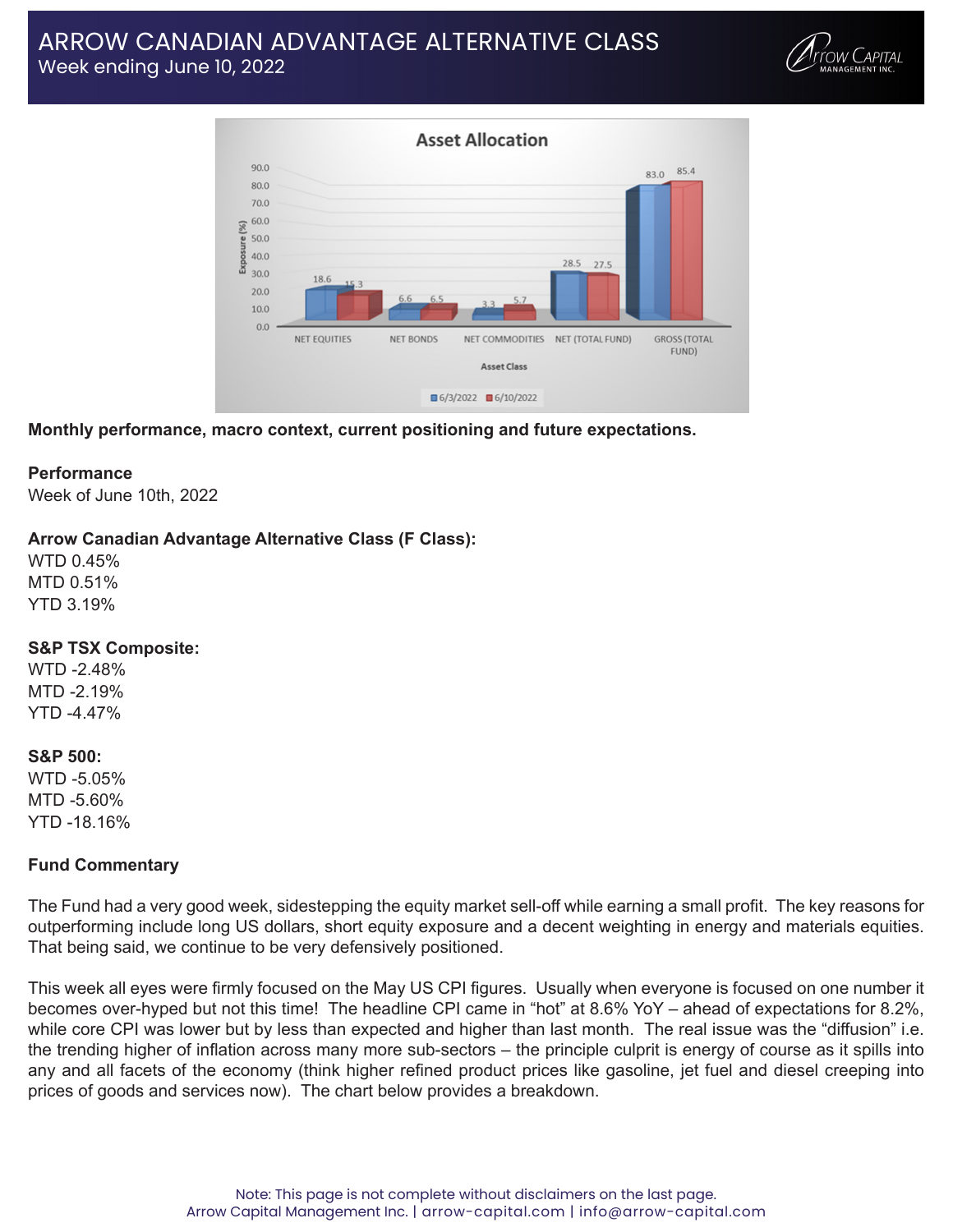# Arrow Canadian Advantage Alternative Class Week ending June 10, 2022



Many components of inflation YoY figures were really crazy – chicken +17.4% (largest ever); Restaurants + 9% (largest ever); Rent +5.2% (largest since 1987); Airfare +37.8% (largest since 1980) – I think you get the picture. The major takeaway was the rising probability of "sticky" inflation staying sticky for a longer time. The market took all this data and simply crushed any thinking of a "pause" this September in the hiking cycle. The short end of the curve was quick to react with the 2yr jumping 25bps on Friday to 3.26% while the 10yr rose a more modest 11bps to 3.15%. The terminal rate rose to 2.86% on the week. The big question is at what level of inflation / rates will make financial conditions tight enough to cause a slowdown in aggregate demand – as the BBG Financial Conditions Index below shows we likely have much more work to do on the downside. While real rates have risen they likely have much more to go now.



The idea of whether we will have a hard or soft landing as the FED raises rates has been debated – the historical evidence as noted by Stan Druckenmiller at this week's Sohn Conference – is simply not good when CPI is north of 5% so a soft landing is a bad bet.

Our views on inflation have not materially changed but certainly the fact that goods inflation is not falling as fast as we would have expected is cause for some concern. That being said, retailer after retailer is saying the same thing about inventories and getting them lower – so we have to believe this happens in the next 3 months via deep discounting. This might be even more dramatic given the University of Michigan's Consumer Sentiment index reading – a total disaster – lowest ever! The FED however may now hike even more aggressively next week if they believe inflation is becoming more embedded in the system – history suggests that a more aggressive approach fits with historical evidence in terms of pre-emptively fighting inflation – they should not follow inflation with small hikes but rather get out ahead of it substantially.

> Note: This page is not complete without disclaimers on the last page. Arrow Capital Management Inc. | arrow-capital.com | info@arrow-capital.com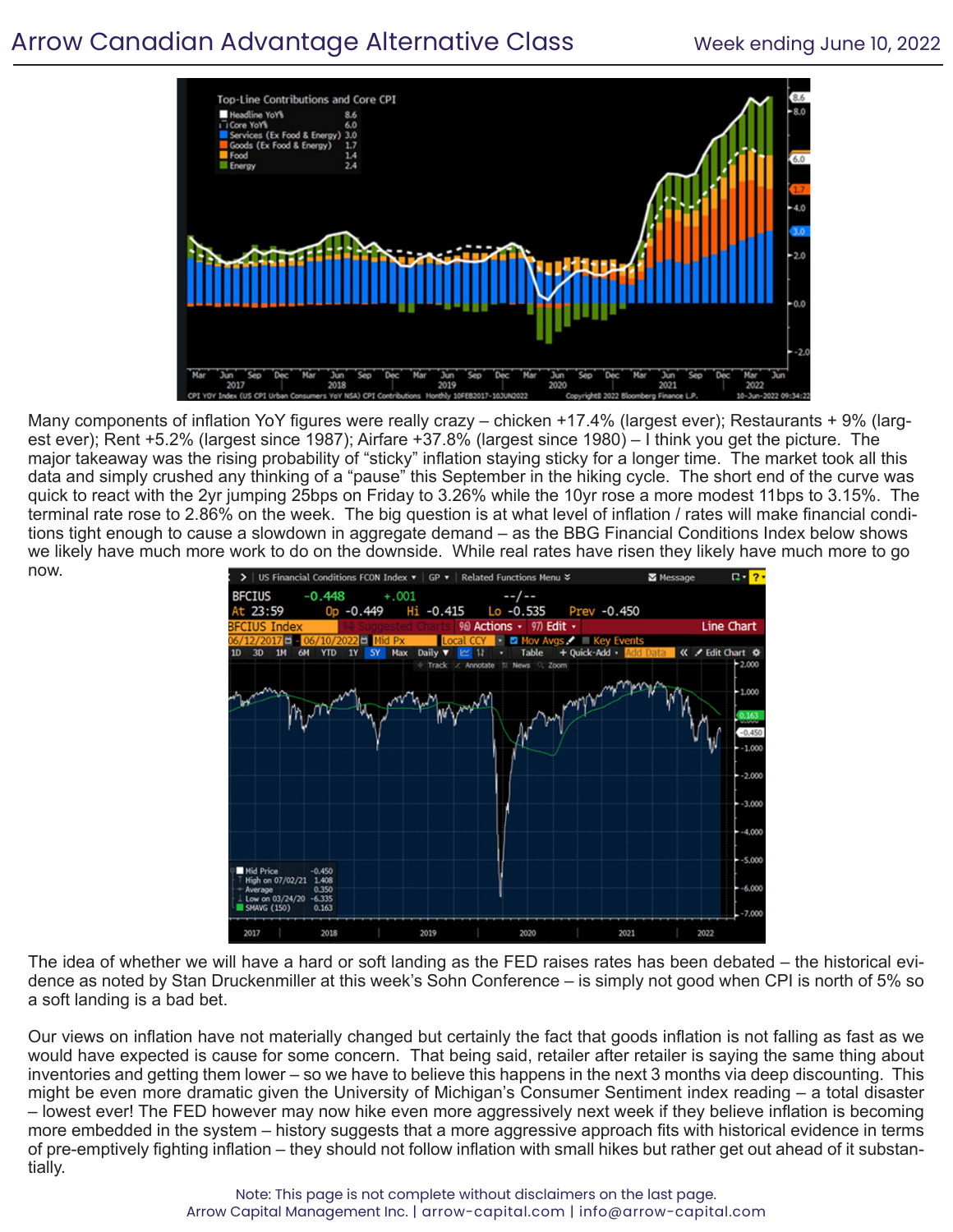# Arrow Canadian Advantage Alternative Class Week ending June 10, 2022

In Canada, the jobs data reported on Friday was solid with the unemployment rate hitting an all-time low. Of course this is a lagging indicator and there were a few knits including falling private sector employment (the Canadians love their public sector!) and hours worked also fell again (vs April). The annual Financial System Review made a few headlines – will not bother to comment as the housing market issues are really all you need to know – home prices up 50% since onset of pandemic and household indebtedness at the top of the global league tables (OK maybe the Aussies and Danes are tough competition). We doubt that the next 150bps+ of tightening for all those variable rate mortgages, along with maturing 5 year fixed's and HELOC's outstanding, will go well for our economy that is too reliant on residential investment. The Canadian dollar will be the release valve here – 1.35 \$/CAD is our target.

As you can tell by the above note, when rates start to rise, the weak links get exposed and debt serving issues start to become very important. Looking at credit default swaps and high yield spreads the bad news is beginning to get priced in and the trend is not looking very good.

This coming week will feature the FED meeting on the 15th along with PPI, Retail sales, Housing Starts, Industrial Production in the US. That is one heck of a busy data week!

| <b>ASSET ALLOCATION</b> | <b>NET</b> | <b>GROSS</b> | <b>LONG</b> | <b>SHORT</b> |
|-------------------------|------------|--------------|-------------|--------------|
| Canada                  | 13.8       | 44.8         | 29.3        | $-15.5$      |
| US                      | $-0.1$     | 23.6         | 11.8        | $-11.9$      |
| Rest of World           | 1.6        | 2.1          | 1.9         | $-0.2$       |
| <b>Equities Total</b>   | 15.3       | 70.5         | 42.9        | $-27.6$      |
| Bonds                   | 6.5        | 9.2          | 7.8         | $-1.4$       |
| Commodities             | 5.7        | 5.7          | 5.7         | 0.0          |
| <b>Total</b>            | 27.5       | 85.4         | 56.4        | $-28.9$      |

## **Geographic Equity Exposures (% Total Portfolio including Futures)**

Net equity exposure was reduced by 3.3%

Net bond exposure was reduced by 0.1%.

Net commodity exposure was increased by 2.4% with the addition of a long gold futures position. Total fund gross exposure was increased by 2.4%. Total fund net exposure was reduced by 1%.

# **Sector Exposures (% Long / Short Portfolio of individual companies)**



We have maintained over weight exposure to energy & materials while also having a net short position in technology.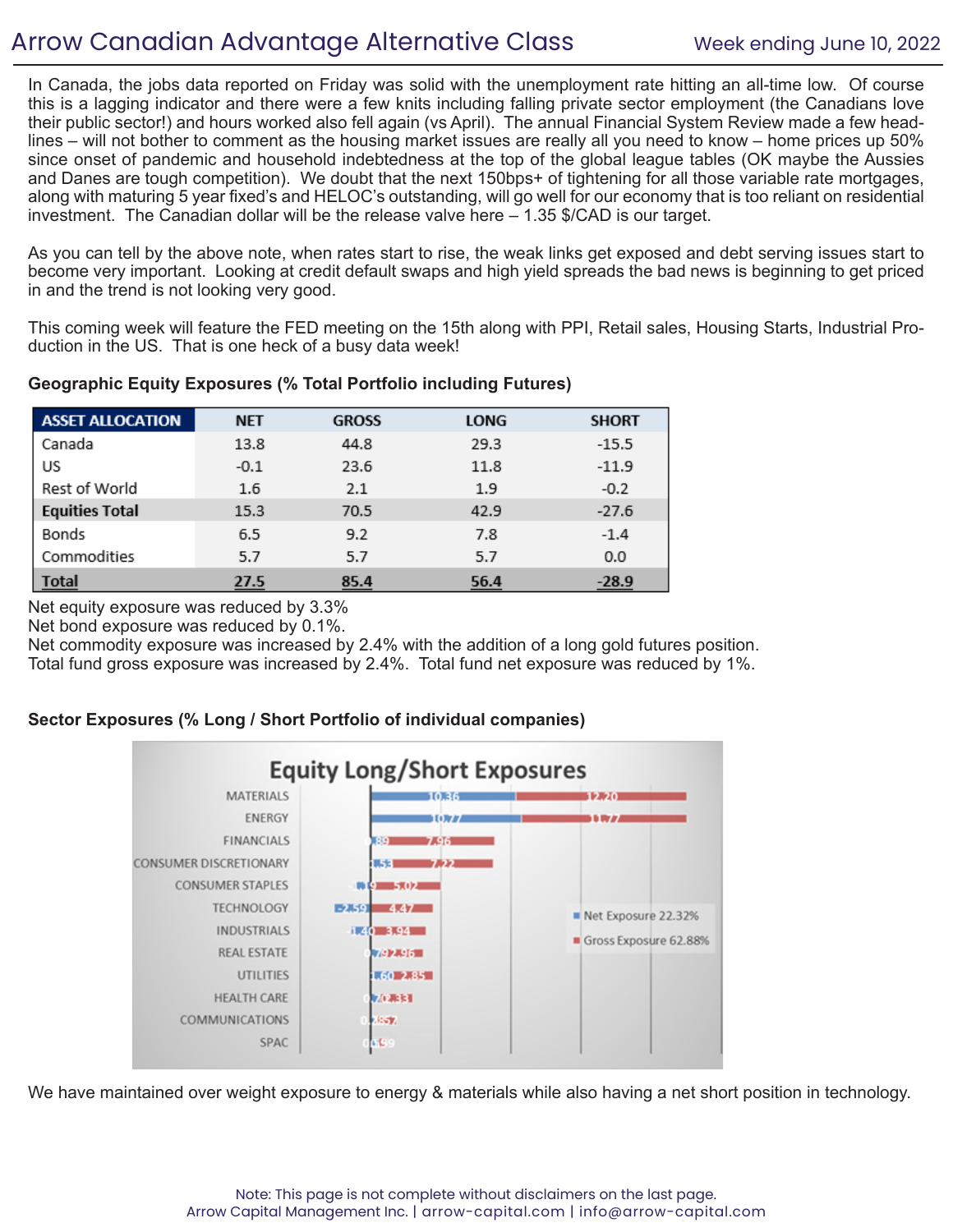# Arrow Canadian Advantage Alternative Class Week ending June 10, 2022

## **Market Cap Breakdown**



## **FX Exposures**

| <b>FX EXPOSURE</b> | ℅    |
|--------------------|------|
| CAD                | 65.1 |
| USD                | 35.8 |
| Other              | -0.9 |
| DXY                | 0.0  |
| <b>Total Fund</b>  | 100% |

As a reminder, we view foreign exchange as active "bets" that are used to either generate alpha or act as a hedge to the overall portfolio. The Fund's reference currency (except for the USD class) is the Canadian dollar so any exposures other 100% Canadian dollars are considered "active" positions. CAD was reduced by 1%. USD was increased by 2.5%.

We look forward to reporting back next week.